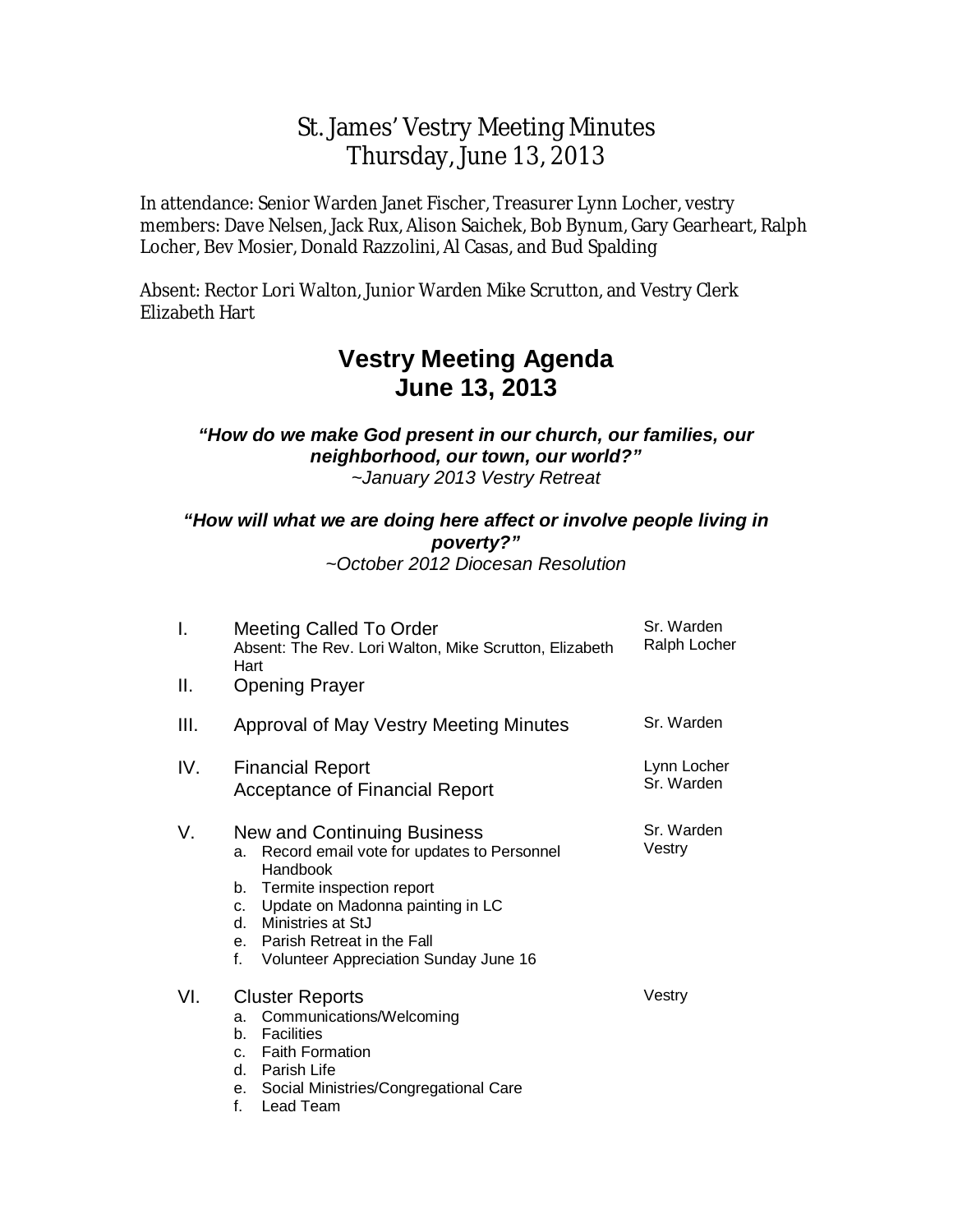| VII. | Rector's Report              | As submitted |
|------|------------------------------|--------------|
|      | VIII. Acceptance of Reports  |              |
|      | Meeting Adjourned / Compline | Ralph Locher |

Janet Fisher called the meeting to order, and Ralph Locher led the opening prayer.

Janet Fischer thanked Ralph and Lynn Locher for the dinner.

Vestry Meeting Minutes

• Motion was made to approve the May, 2013 vestry meeting minutes as submitted. Moved by Dave Nelson, seconded by Bev Mosier. Motion approved.

Financial Reports

- Operating cash is \$41,882.56; Building cash is \$47,159.02; Special interest is \$160,262,70 (not including Clergy Housing and Schader Fund); Clergy Housing is \$14,948.99, and the Schader Fund is \$39,045.65.
- Pledges are a bit behind, but not as much behind as last year at this time. Janet put a blurb in the June Window about this.
- We are doing the budget in "other operating income". This includes facilities.
- Income vs. expenses will be shrinking from now on since we hired an administrative assistant. Currently it is \$4,655.
- The Schader Fund has money remaining in an unallocated status waiting for a good reason to spend it.
- One special interest fund shows a negative balance (Event -81 Events, Gifts, Camping etc. = -332.52) because of the purchase of the A's tickets that is still being processed. A check came in to cover it, but it is not reflected here. The negative balance is also leftover from the pancake breakfast. All is well, though. In reality we are in the black.
- There is still an issue with the Diocese regarding \$400-plus they say we owe them because of a payroll discrepancy. We have all the documentation needed to show that we don't owe them anything, but they are still saying we do. See Lead Team report for a more detailed explanation.
- Motion was made to accept the financial reports as submitted. Moved by Bud Spalding, seconded by Jack Rux. Motion approved.

New and Continuing Business

- a. Let the minutes show that the email vote regarding the updates to the Personnel Handbook also passed.
- b. Bud reported that Bruce Roberts compiled four termite inspection reports/bids, none of which referred to repairs. It seems that they only do eradication. Repairs are our responsibility. Bud passed out a diagram of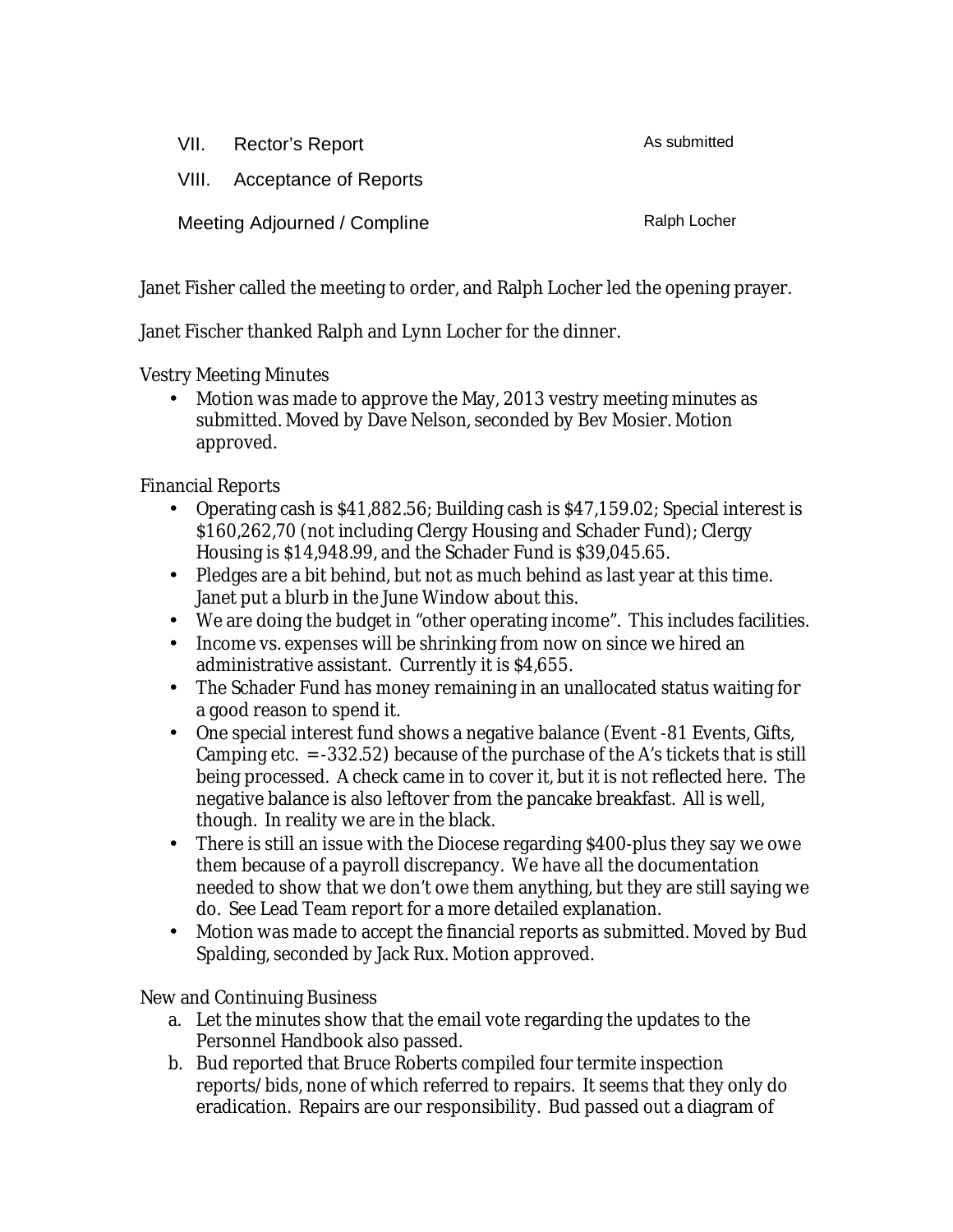where the termites are. Bud asked what we should do. Should we eradicate, treat, remove stuff, all three or what? There are dry termites, subterranean termites and fungus. Dave Nelsen suggested that we need another set of bids for the repair work (in addition to the bids we already got for the eradication). Generally, fumigators expect that the repairs would be done first. The termite reports mentioned moisture on the roof, but the roof was not actually inspected. They just found damage, which they *speculated* was from moisture on the roof. Bud Spalding wondered if we could get a contractor for the little church to dovetail with this. Janet Fischer said that the Little Church Committee was not ready to proceed yet. Janet said it sounds like we need three more bids for the repair work. There was a discussion regarding the relative merits of orange oil vs. traditional chemicals for fumigation. Al Casas said orange oil is cheaper, but Dave Nelsen said there are no guarantees with orange oil. Bud Spalding agreed with Dave Nelsen that orange oilcan't get into all the places needed. For example, it can't get the termites in the walls. Bud Spalding described what is "under us." There are lots of creatures and a great deal of wood debris. The foundation is also wood. It's "feed and breed" conditions down there. Bud said the Parish Hall is the building that needs it most. Janet said if we're going to treat any part, we have to treat all of it, or the critters will simply migrate. Dave Nelsen said that airflow is key. This will remain an issue if the ventilation problem is not corrected. The general consensus was that we need more bids. Janet asked that a copy of the diagram, etc. be put in Lori's box.

- c. Update on the Madonna painting in the Little Church: Bruce Roberts will be getting bids on restoring it. There are cracks around the edges. If it's too expensive, it will not be done.
- d. Janet passed out a chart listing all the current ministries at St. James' and asked us to review them. Additional information was supplied by several cluster groups. Janet will update the list and email us the revised version.
- e. Janet Fischer reported that a date has been set for the Parish Retreat in the fall. It will be an all day (one day) retreat at St. James on October 5, 2013. The Rev. Dr. Rob Moss will be leading it. He is a Lutheran minister from Lakewood, Colorado. Rev. Dr. Moss has a web blog at LCM.org. Janet suggested that we take a look at the blog to get a feel for what Dr. Rev Moss does. One of his themes is "We will no longer be a welcoming church." According to Janet, he is an intriguing, straightforward and solid guy. His theme for our retreat will be: "Being Disciples in the World." There will be a parallel program for the children. A notice is coming out in the next Window. Rev. Dr. Moss will also preach at both services on Oct. 6th. Dr. Rev. Moss will be paid a salary of \$1000 for the retreat and preaching the next day. We will also cover his food, lodging, etc. Additional expenses will primarily be a lunch to be served for everyone attending the retreat. Bob Bynum suggested that it would be cheaper to have a potluck. Allison Saichek and Donald Razzolini both objected saying that then people would be in the kitchen preparing the meal and cleaning up, which would mean they would miss part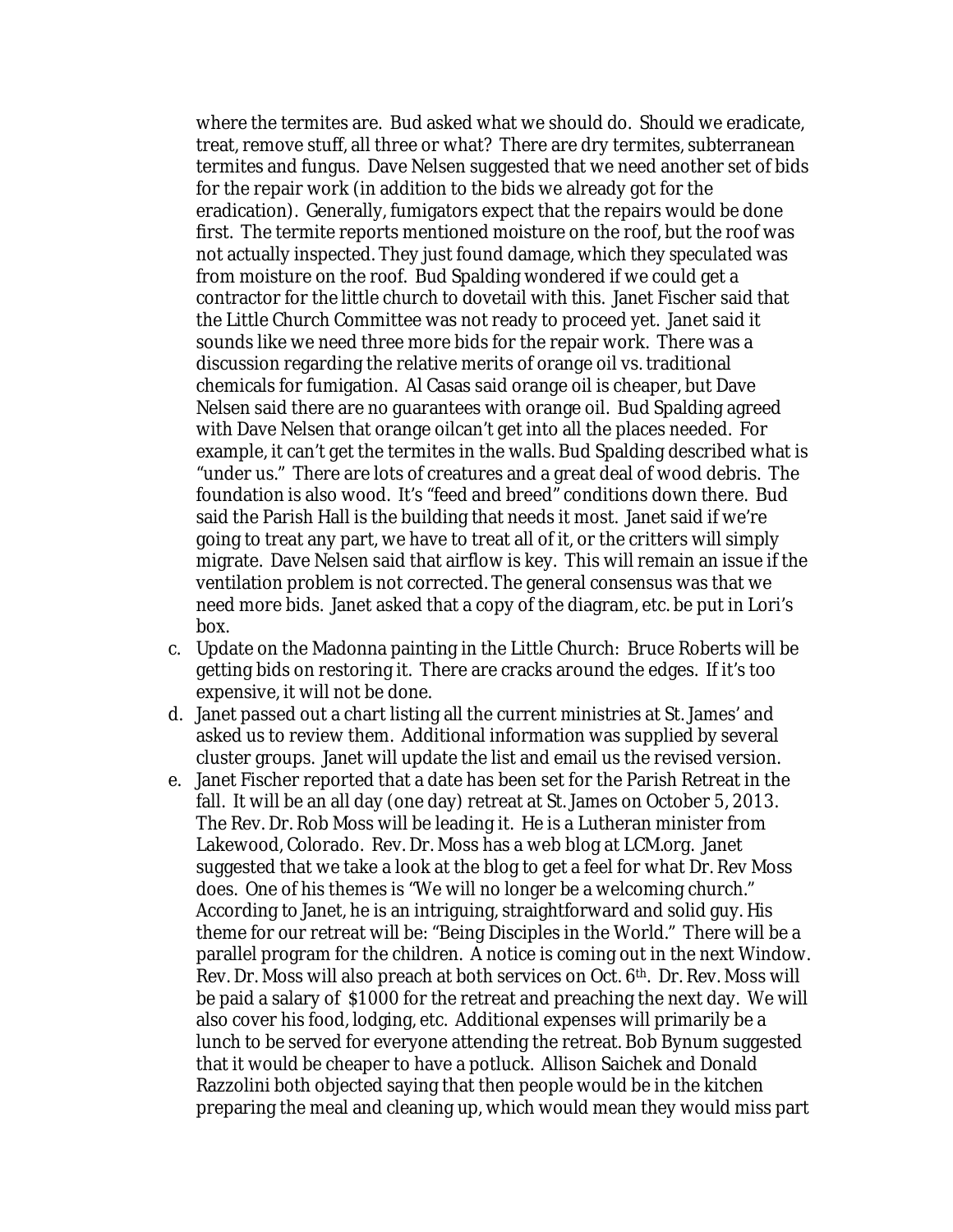of the retreat. Janet Fischer said no fee should be charged. Attendees will not pay, work or bring food. They will just show up. If the retreat were at the Bishop's Ranch, food would be prepared for us. Allison asked if Nonie could do childcare. Bob asked what would be on the agenda. Janet suggested again that we read the blog to get a feel for what Dr. Rev. Moss does. A motion was needed to authorize the disbursement of \$2288 from the Endowment Fund and \$1212 from the Evangelism special interest fund for this retreat. Ralph moved and Bud seconded the motion. It was approved.

f. Janet Fischer reported that we are ready for Volunteer Appreciation Sunday on June 16th.

### Cluster Reports

- a. The Communications/Welcoming cluster said their report was "as submitted." Janet Fischer added that the Welcoming luncheon at Lori's house was wonderful. She was especially pleased with the fact that there were many new children.
- b. Facilities added to their report that bricks used to prop up doors were dangerous because they could also be thrown through windows, so this practice should be avoided. Bud Spalding also mentioned that when he was touring the buildings with the termite inspectors, he realized that there is a lot of junk piled up in several rooms, which is a fire hazard. Janet Fischer asked Bud to contact Greg Feeney re: the status of the storage unit. Al Casas said Greg was waiting to know which color to paint the unit. Dave Nelsen reported that it has already been primed. Donald Razzolini said that the objective was for it to blend in with the other buildings, e.g., grey and blue. Allison Saichek said the youth might paint a mural on it. Donald said that Lori wants not to draw attention to it. Janet Fischer withdrew her request to Bud to contact Greg Feeney and said she would do it herself.
- c. Faith Formation added to their report that Jan Scrutton has developed a series of activity sheets for children to do in church this summer. Allison Saichek did a "show and tell" with one of the activity sheets, which was then passed around. It was also reported that we have gotten a few applications for the children and youth ministry coordinator's position.
- d. Parish Life first said their report was "as submitted," but then began talking about St. James' Day which is coming up on July 21<sup>st</sup>. There will be a single service at 10:00. Bob Bynum needs a set-up crew and some "pop-ups." Janet Fischer asked Parish Life to write something for the Window. Due tomorrow. Bob Bynum said that our people tend to sit separate from the Filipino parishioners. He would like to see an effort made to integrate more. There was a discussion about the fact that there was no pig roast last year. Bob wondered if we should buy the pig and then the Filipino church could roast it. Lynn Locher asked what fund that would come out of. Bev Mosier suggested that us paying for it might be a sensitive issue. We wouldn't want to take it away from them if they wanted to offer it as a gift. Bev suggested that if we do offer to pay anything – and that should be done delicately – that our offer be for no more than half. Bud Spalding agreed that we don't want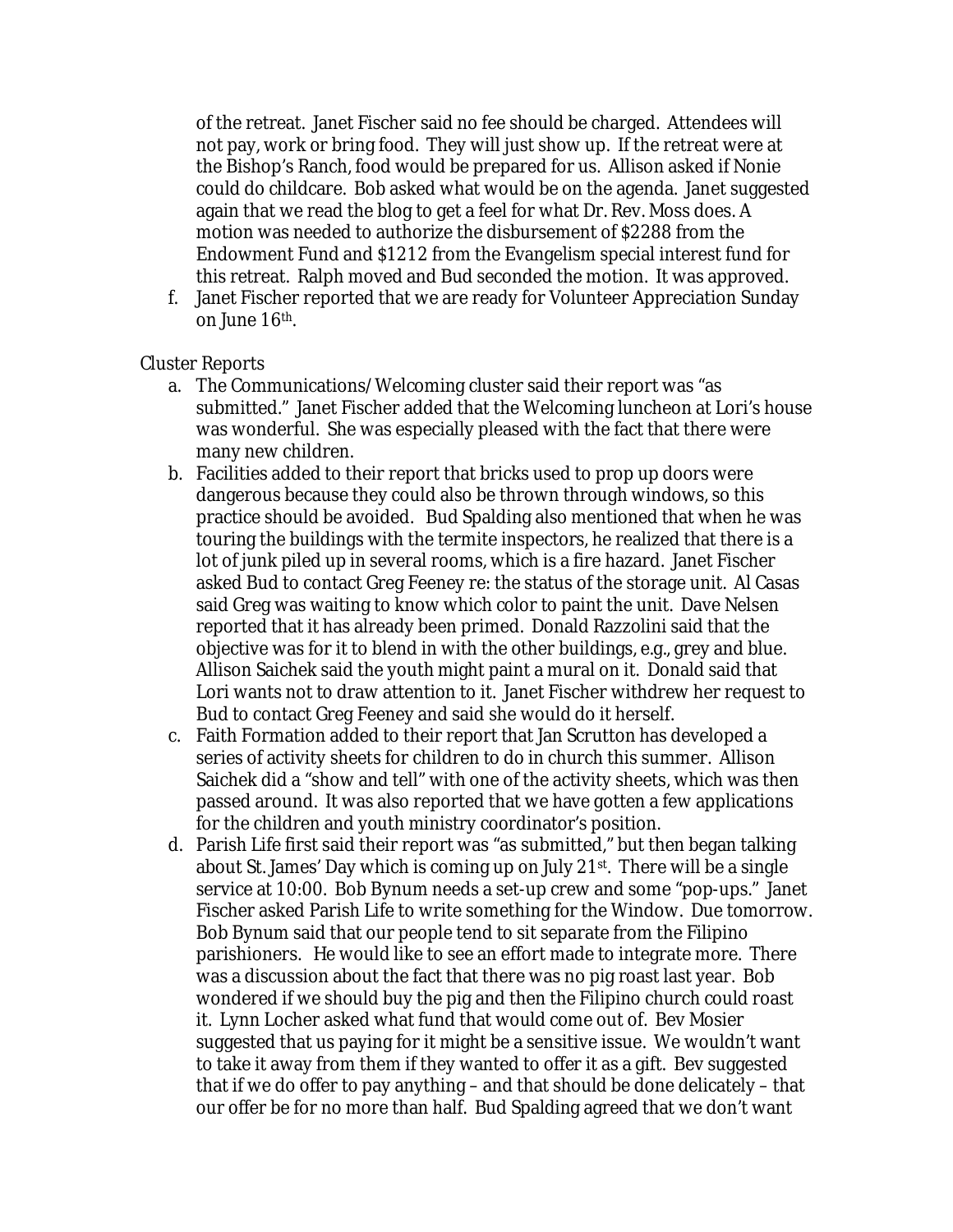to be "Big Brother." Donald Razzolini said that money was not the issue in the first place. It was simply a misunderstanding. The pastor thought someone else would pick up the pig and the others thought the pastor was doing it. Donald doesn't think it is a problem for this year. Janet Fischer said she would talk to Lori.

- e. Social Ministries was "as submitted," except for one addition related to Deaf Ministry. Bev Mosier reported that Bill Mosier has become much more active at Fremont Oaks Gardens, the retirement community for Deaf seniors. The art teacher there died recently and Bill has taken over as the teacher of the painting class. He has also done some crafts activities and hopes to build the program into a full-fledged art program. In addition, many of the seniors are grieving the loss of their previous art teacher, so he has been doing some impromptu "counseling", helping people work through their grief. It feels like he finally really has his foot in the door and that his deacon-ing there is going to take off.
- f. The Lead Team report was "as submitted."

Rector's Report The Rector's Report was as submitted.

Donald Razzolini moved and Gary Gearheart seconded a motion to accept the reports. This motion passed.

The meeting was adjourned at 8:08PM.

## **Appendix: Reports**

Communication and Welcoming Cluster Report, June 13, 2013

Welcoming - A meeting of the Welcoming Committee was held on Monday,

May 13. These are the minutes from that meeting:

*In attendance were: Lori, Dave, Adrienne, Alice, Gregg, E.J., Gail and Jack.* 

*Excused were; Jan, Donald, Penny and Scott.* 

*Greeter program discussion;* 

*I. The narthex and entrance area often become very congested. Greeters and Ushers need to prompt people to move into Church. Ushers should remain inside, Lori and greeters outside. Dave will talk with Burtin regarding this practice.*

*Need to ensure a greeter is in place with Lori by 10:15 (at her right side). Greeter is to find their way to the door before the service ends to stand with Lori.*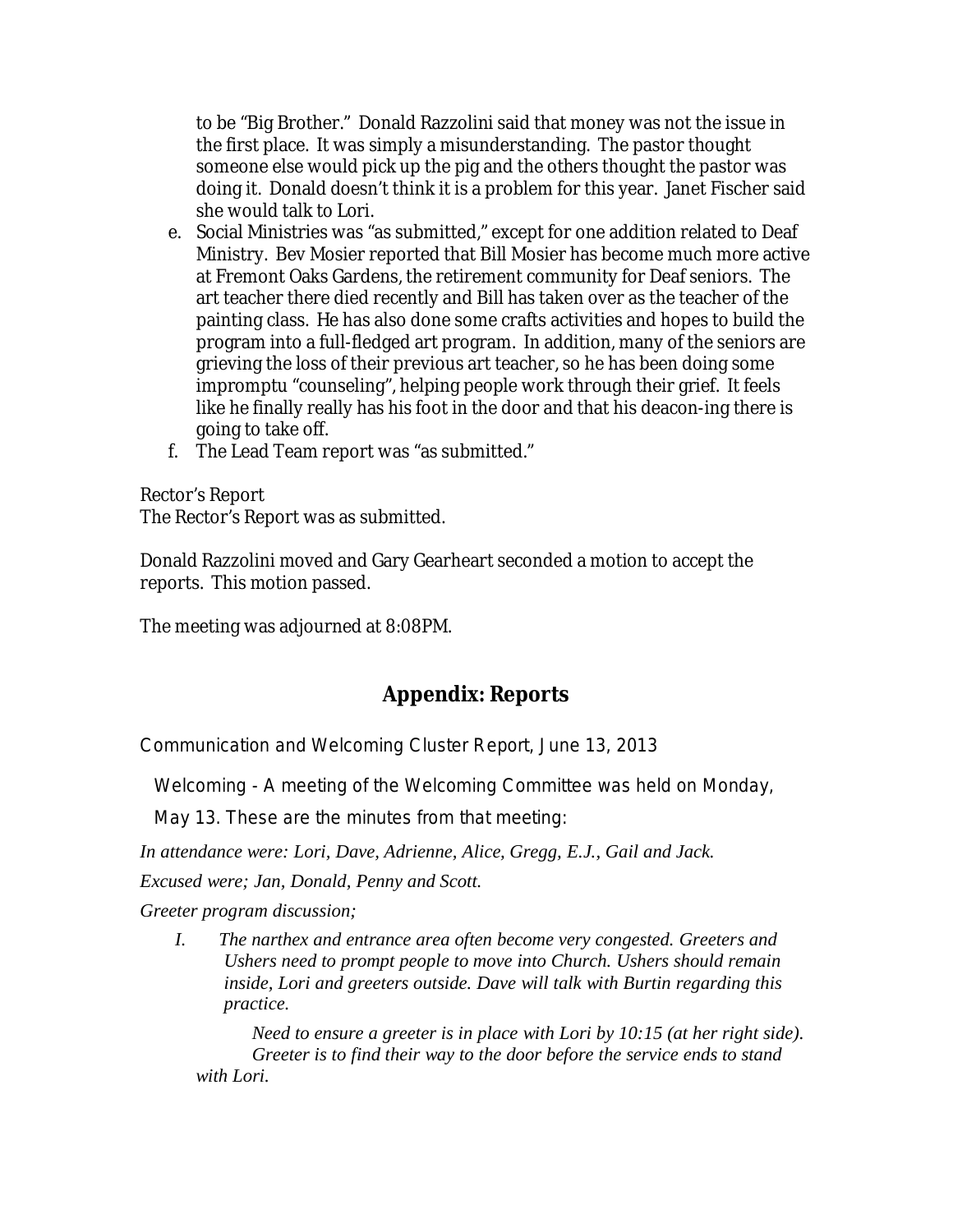*Two greeters would often be helpful. One next to Lori and one "floater" who would help prompt people into Church, aid visitors (with whatever), take note of where visitors sit to facilitate post service greeting, go-for stuff, etc.* 

*We need a larger pool of greeters. If a scheduled greeter cannot attend, they need to find a substitute. Having two scheduled each Sunday will help ensure at least one is in place.* 

*An email reminder of the greeter schedule would be helpful. Dave will send an email to the greeter team at the beginning of each month listing the dates everyone is scheduled to serve.* 

*Current greeters are; Alice on 1st Sunday, Gregg on 2nd Sunday, Jan on 3rd Sunday and Scott on 4th Sunday.* 

*New greeters are Adrienne Farrell and Dave Nelsen. We will be seeking a couple more volunteers for the greeter team.* 

*Dave will make a comprehensive calendar schedule.* 

*Name tags - Please remember to wear yours. New members generally receive a name tag when they are welcomed during a new member lunch.*

*Gregg offered to write a note for the weekly email - Thanks Gregg.* 

*New Member Luncheon;* 

*The next lunch is scheduled for June 9th at 12:30. Lori will host the luncheon at her home. She will be inviting 4 or 5 people to represent St. James. They will be asked to bring lunch items to share. Lori has sent out invitations and about 10 new members are expected to attend. E.J. offered to follow-up with those who don't RSVP.* 

*--- End of minutes ---* 

Mary Casas and Jeanne Morris have agreed to join the greeters team bringing our number to eight. For now, Dave is the contact person.

The new-member lunch, which Lori hosted at her house, was a great success. Guests included 8 existing St. James' folk and ~20 new members including 7 children under age 6.

Respectfully submitted,

Dave and Jack

Facilities Report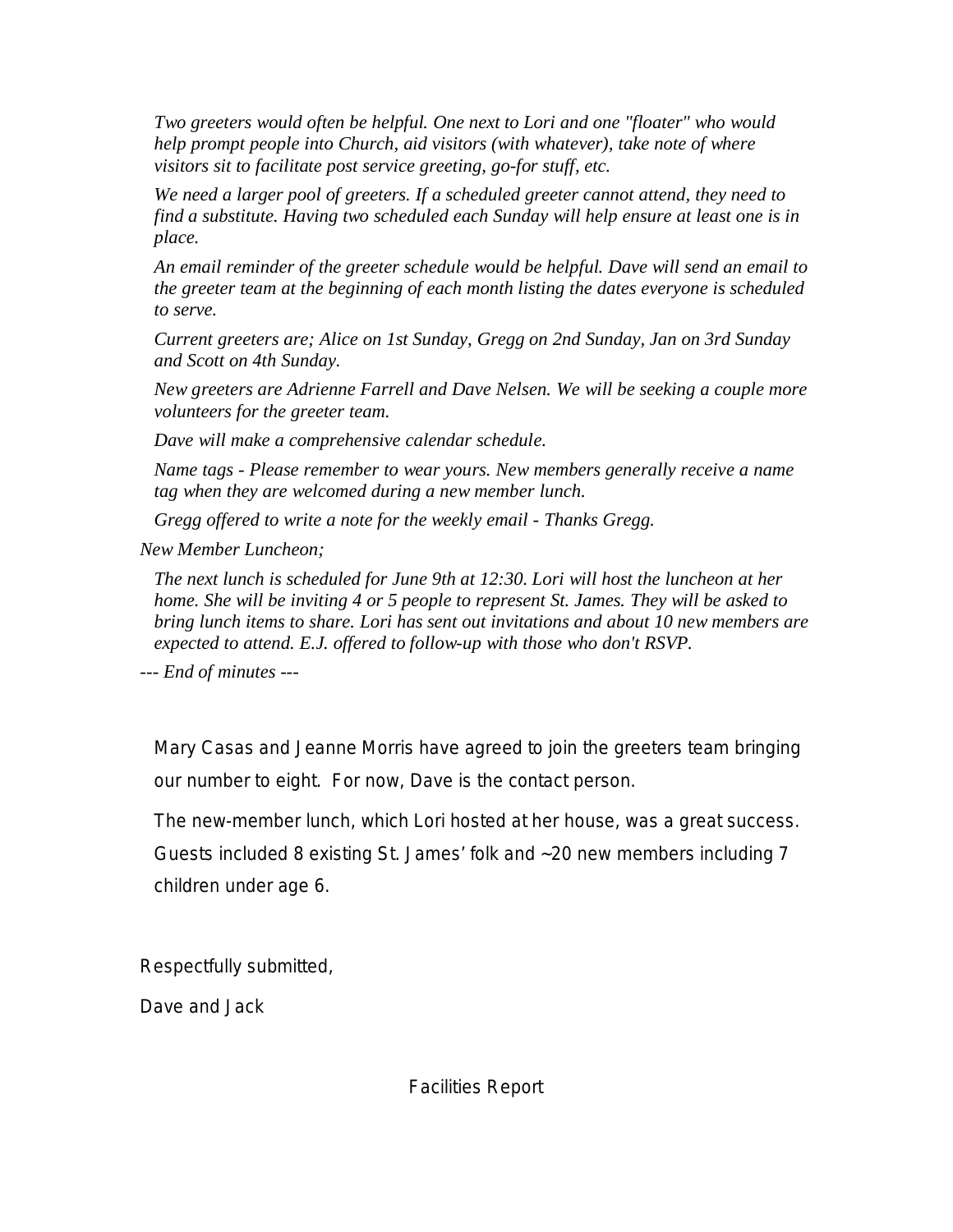Good Afternoon Vestry Members:

The following is the monthly report on the achievements, activities, and problems encountered by the Facilities Group in May/June 2013.

 Painted safety warning stripes on steps to main door of Little Church and on Parking Lot curb at side door of Main Church

 Installed new plug and surge protector on electrical wall plug and connection behind the printer

Vacuum Cleaners in Main and Little Churches repaired and/or serviced

 Rearranged the Annual Maintenance Schedule to include inspection and service of Vacuums, and mowers in March or April annually

Established Easter as the time of year to change batteries in smoke alarms

Eliminated Wasp nests from the roof of the children's playhouse

 Requested and received four Inspections for termites and pests. Received reports (See attached Interim Report)he

 Updated the Emergency call list with the Fremont Fire Department : Spalding and Winter

The next Work Party is tentatively scheduled for next Saturday June 15 at 9:00 AM. There are some important things to be done if enough people turn out.

> Respectfully submitted Bud Spalding and Al Casas

# Faith Formation Report June 13, 2013

Yours truly has been crazy busy with rehearsals and performances AGAIN this past month, so deep appreciation to Jan Scrutton and Bruce Roberts-Faith Formation Committee for their reports: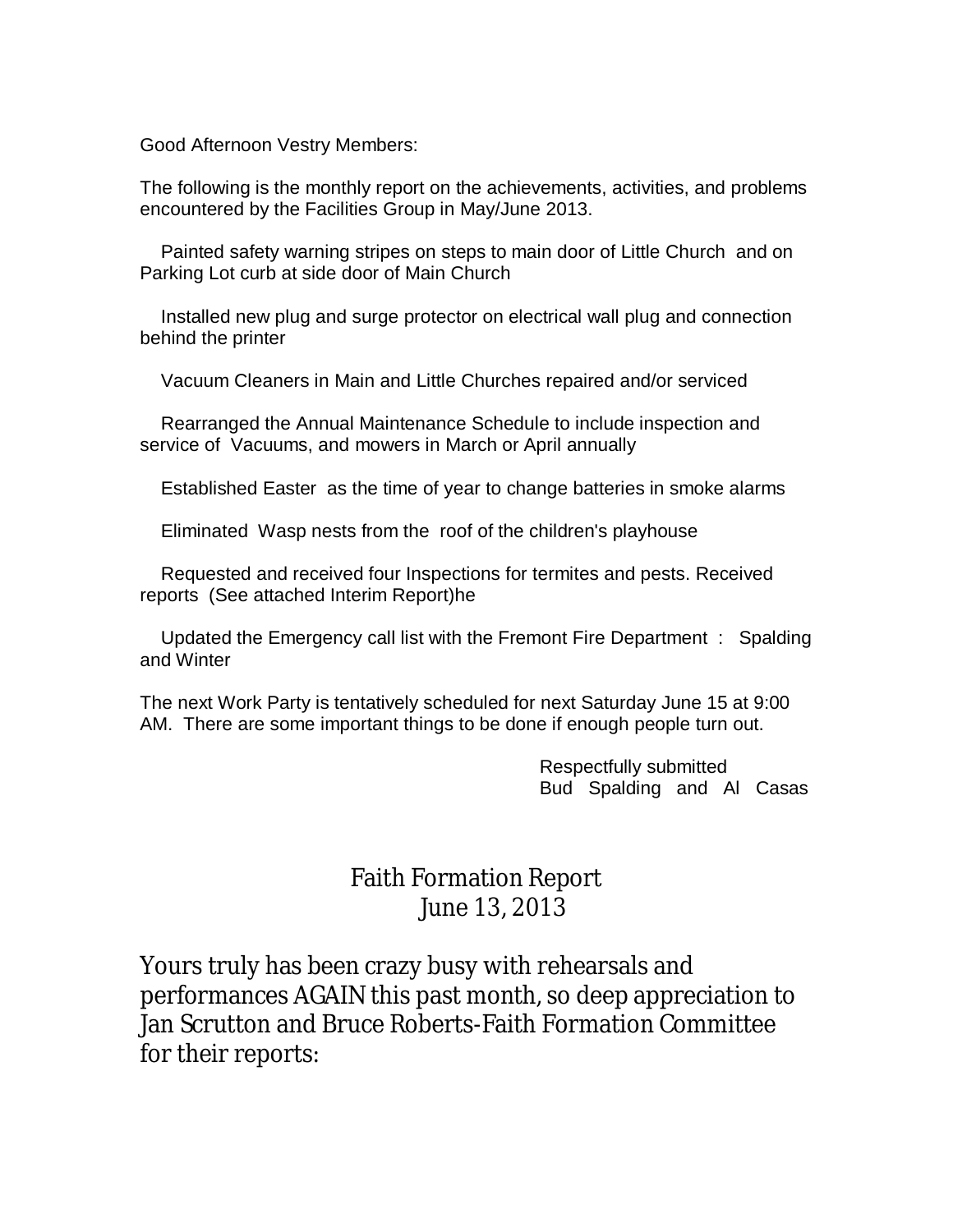## **CTF report for June 2013**

Sunday School ended the year with more Heifer Project fundraising. Thanks to the support of the congregation, cookie decorating and penny collecting the kids raised \$300 which translates to a goat, a flock of chicks, some bees, a pig and a share of a llama!

Teachers this year – Lauren and Bob, Penny and Nancy, Jan, Beth, Tom &Chanelle

During this school year Beth, Ami &Chanelle have also supported our nursery.

 We plan to start 2013-14 with the same curriculum and have ordered the first quarter but will be open to changes when we appoint a CTF minister. Jan will teach September in Sunday School.

Over the summer weekly kids activity sheets will be available in church for children to do during the service. These are in addition to the color in sheets we provide and have been created to have a story or theme each week. I have developed these with the idea that they show we are trying to be aware of our younger members even when Sunday school is not running.

Youth group has done two sessions on prayer, including some of them making their own Anglican Prayer beads (Thank you Alison for sharing your prayer card)We last did this activity just after Lori arrived, before we started the CnC program. During the summer 4 of the youth group are signed up to help at VBS. They are also hoping to recognize/tidy the youth space.

VBS – planning is going well. We have 19 volunteers (not all doing all week!) and the kids registrations are beginning to come in. We are hoping to encourage people to sponsor a volunteer to cover the cost of volunteer tshirts. (\$10)

 We gave books to the three teens in our congregation graduating High School this year. Ami Martinez-Locher, Anthony Pricket and Ian Fuller.

Thanks,

Jan Scrutton

# **Faith Formation: From Bruce Roberts, Minutes by Jeanne**

## **FAITH FORMATION MEETINGJune 3, 2013**

**May classes**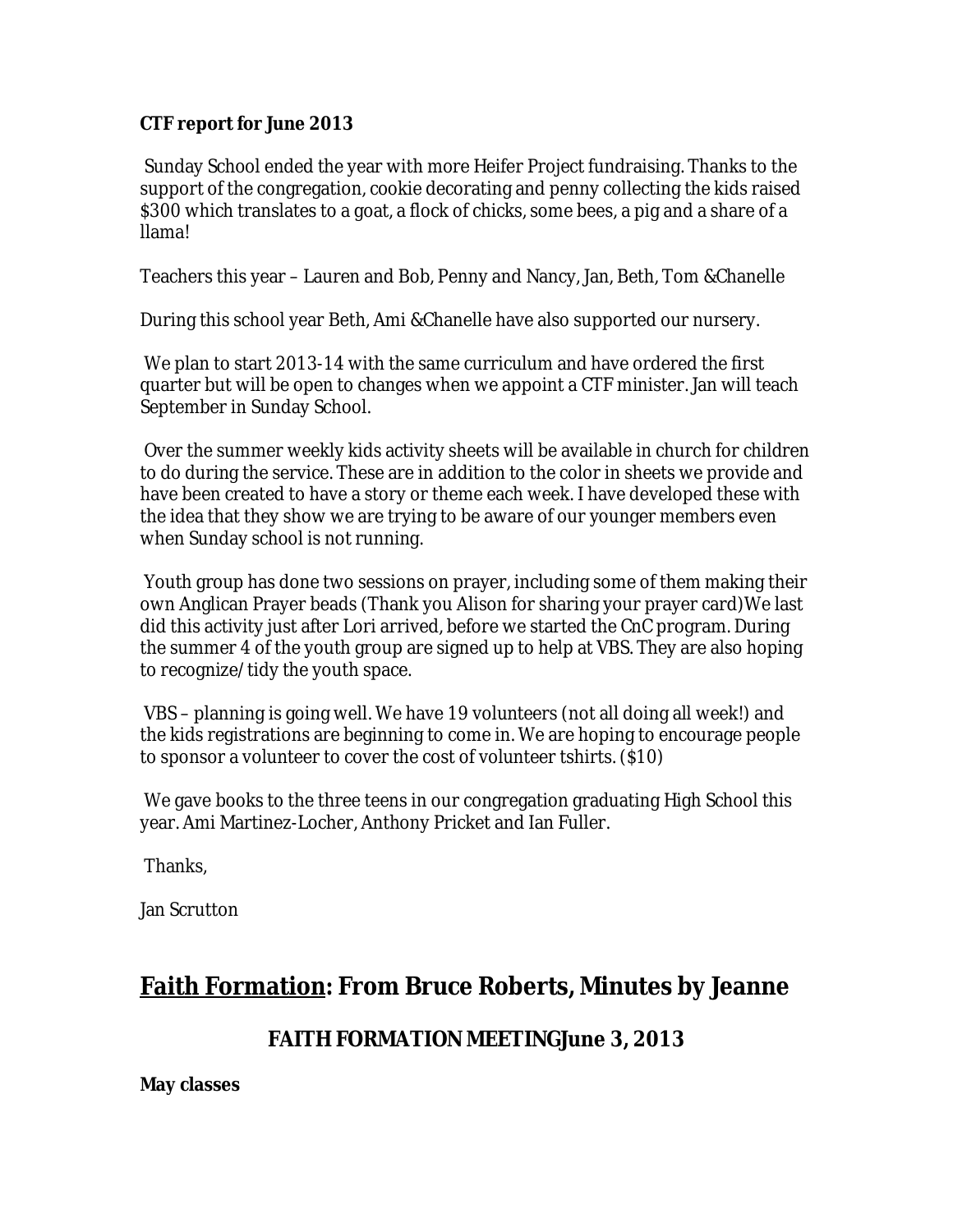a.Vestry Class May 12 went well - EJ in charge – Mike Scrutton, Donald Razzolini, presented

 Janet Fischer - Vestry 2 class when we get close to election, maybe November 3 Dave Nelsen, Bev Mosier, Gary Gearheart possibly teach the class. (See below class date possibly changed.)

b. May 19 and 26 Nature Spirituality Practice. Janet Fischer - Classes went well, would like to have more attendance.

**June classes** 

- June 2 Introduction to Rumi Bruce Roberts presented-Well attended.
- June 9 "The Ecstatic Faith of Rumi" a conversation between Krista Tippett and FatemahKashevarza, one of the Spiritual Hero's from the CD – Bruce Roberts presented with help from Janet(Well attended – ran out of presentation time.)

**Fall classes** 

- Diocesan Resolutions September 15 EJ in charge –Alternate class possible on the Creeds; have a class on Creed's and debate the Creed's September 15th
- Spiritual Heroes CD
- "Brother Thay: a Radio Pilgrimage with ThichNhatHanh" Need someone to take this on
- "Obedience and Action" Jeanne to take on this class 9-29-13. (Check timing – can this be completed in one session?)
- Freelance Monotheism of Karen Armstrong Need someone to take this on.
- Episcopal Resource Center classes- can you borrow or do you have to buy the classes from the resource center? DVD's, books, - Needs to be checked out.
- Feminist Mysticism and Images of God: a Practical Theology Janet to present on 9-22-13.
- Labyrinth class Spring 2014 No date set.
- Movie Nights Check availability of "A Place at the Table" (June 25 and book) and the heaven experience of the Hollywood director DVD (unknown at this time). Present these two with "The Way" as possible Lenten or Epiphany series, possibly Tuesday evenings depending on Lori's classes for this time period.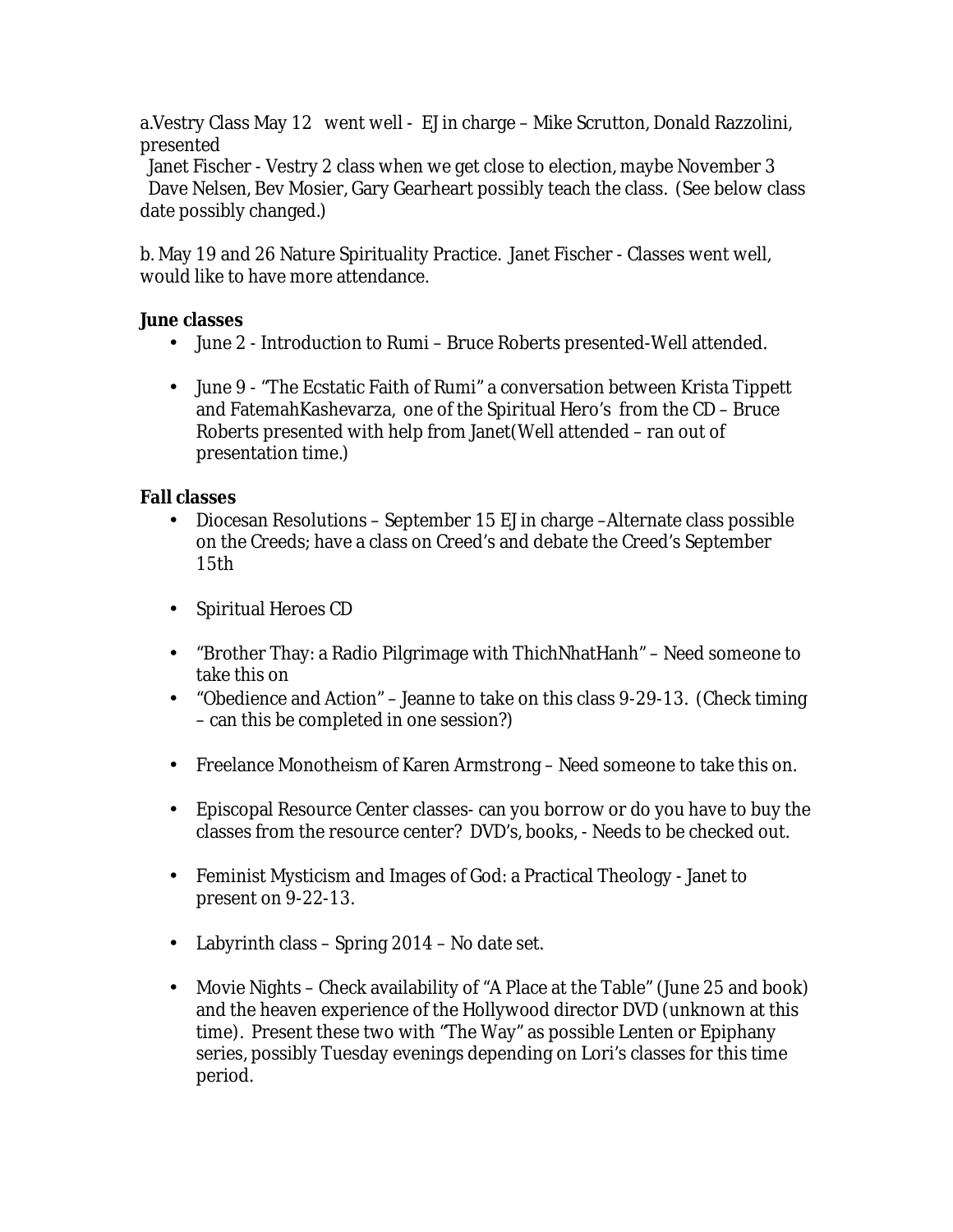• Jeremy Taylor – JohanneLaRocque in charge - 2-22-14 all day on the calendar. Any discussion put off until next meeting. Faith Formation will look at this in the Fall as to what we need to do to help set this up.

Thanks, Alison Saichek

# Parish Life – June 2013 Bob Bynum and Ralph Locher

#### **Goals for 2013**

- A. **On-going** 
	- **a. Continue support in the following areas…** 
		- **Kitchen**
		- **Congregational Outreach**
		- **Congregational Activities…** 
			- **1. Receptions & Memorials** 
				- **2. Special Events – lead by outside sources**

#### **Current Projects & Activities**

- § **Volunteer Appreciation Day**: Ralph and Bob met Wednesday afternoon to plan the upcoming volunteer appreciation day on Sunday, June 16. They will provide cake for the post-8:00 AM service coffee hour and ice cream for the post-10: 30 AM service coffee hour. Responsibilities are as follows:
	- o Ralph will provide a half sheet cake
	- o Bob will supply three gallons of ice cream: Vanilla, Chocolate, and Strawberry
	- o Sandra will provide lemonade, coffee, and apple juice
- § **St. James Day**: Ralph and Bob also discussed St. James, which takes place on July 21. Issues discussed were: o **Set Up**: We need to start set up around 8:00 AM and recruit volunteers
	- o **The Pig:** We need to coordinate with the Filipinos concerning the pig, which was not brought last year but was in previous years. The issue of cost was mentioned. This year we pay, they roast.
	- o **Intermingling Between Congregations:** Members of the three congregations should intermingle with one another.

#### **Projects & Activities - Updates**

§ **None At This Time**:

#### **Upcoming Events**

- § **Volunteer Appreciation Day**: This will be this Sunday, June 16.
- § **Holy Hikes**: Bishop Marc Andrus will lead a hike on Saturday, June 29 at Coyote Hills Park which is one of the Holy Hikes
- § **Saint James Day**: July 21 Joint service and potluck between both Filipino congregations and St. James
- § **Men's Trip:** The annual men's trip to Arnold has been planned for August 15-18.

#### **Current Projects**

• **The St. James' Shoe Ministry 2013:**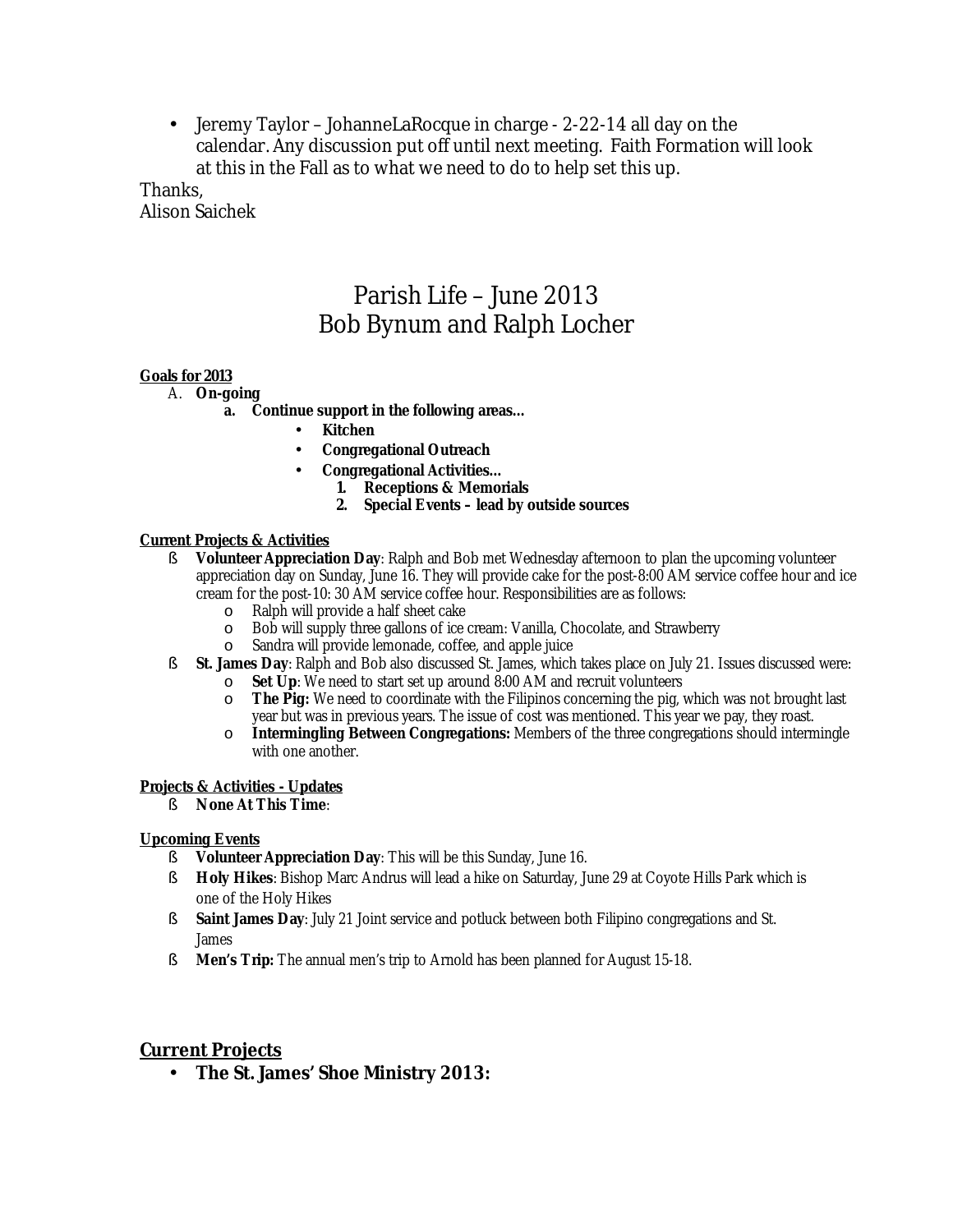- o The Shoe Ministry for the 2013 season is on track..Bev talked with CathyKnotts on Sunday June 09, 2013 about the ministry and it is underway. Cathy has already submitted a blurb to both the weekly and monthly newsletters to start promoting it.
- o Donations will be accepted through September so that she can turn over any Payless Shoe Store gift cards donated to Abode's Sunrise Village by the beginning of October.
- o The Shoes Outreach traditionally runs over the summer to coincide with the new school year and before winter Thanks, Donald, for doing this
- **LGBT Ministry at St. James':** 
	- o Donald is working to gather resources and is looking into the need for this ministry in the Tri-Cities area
	- o Stay tuned as things develope

## **Ministry Updates**

- **Sunrise Village Team**:
	- o Help was needed for the team that cooks dinner on the third Saturday of even months. Bev Spoke to the team coordinator and they are happy to report that they have found a couple of people to help with the need.
- **Sacred Space:**
	- o The ministrycontinues to thrive and grow.
	- $\circ$  June's date is the 9th, and July's is the 14<sup>th</sup>
	- o St James is signed up through December.
- **Food Pantry:** 
	- o The Food Pantry continues to be a work in progress with foot traffic remaining pretty much the same

The SMCC team is looking into ways the food pantry might become a resource extension for the Abode services new outreach program centering on young adults aging out of the child system but need help getting established.

## **Lead Team Report June 13, 2013**

1. We have secured a speaker for the all-parish retreat in the fall: Rev. Dr. Rob Moss, a Lutheran minister at Lutheran Church of the Master in Colorado. The date is **Oct. 5**, and he will also preach at both services on **Oct. 6**. We are incredibly excited to have him come. The theme will be: Being Disciples in the World. There will be 2 plenary sessions where he will speak, and then we'll have several break-out sessions with a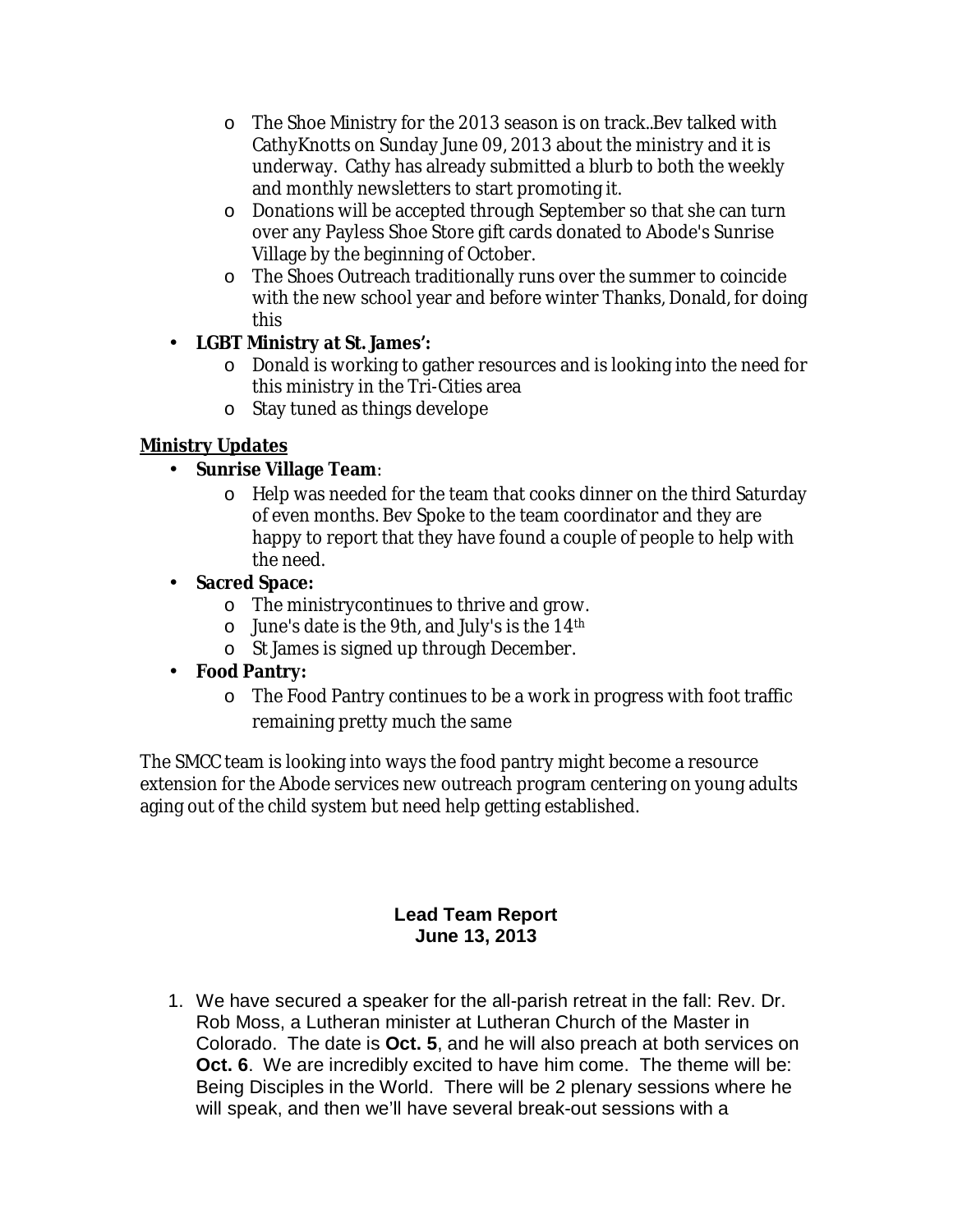complimentary track for kids. We're planning on approx. 9-4, all day.

We asked him based on a series of blog posts that he recently wrote on "We Will No Longer be a Welcoming Church." See: <http://daelcarev.wordpress.com/2013/03/12/we-will-no-longer-be-a>welcoming-church/ Please check out Rob's blog and his church's website at <http://www.lcmonline.org/>. More information will follow in due course.

- 2. The Wardens are preparing to serve ice cream at volunteer appreciation Sunday, June 16.
- 3. The position of CTF Coordinator is still open. Applications have been slow. We have broadened the scope of where we are placing the ad.
- 4. The LT, especially Lynn along with the help of Jan Brandt and Mary Casas, have been working to resolve an ongoing financial dispute with the Diocese. They insist that we owe them an additional \$465.68 for payroll. We hope to have this resolved soon.
- 5. Rev. Lori held a Welcome lunch for new attendees at her home on June 9, and Janet also attended.

Respectfully submitted,

Lori Walton, Rector Janet Fischer, Sr. Warden Mike Scrutton, Jr. Warden

> Rector's Report Vestry Meeting, June 13, 2013

**Worship**

Celebrated the Feast of Pentecost with an interactive reading of Acts, the Holy Spirit Dove at 8:00, and the gift of many tongues at 10:30. The congregation wore culturally-relevant clothing, including prom dresses, and the 10:30 service shared an international pot-luck. Thank you to Bob Bynum for helping with the drinks, setup and cleanup. Thank you to Bob and Bruce Roberts for taking pictures. Thank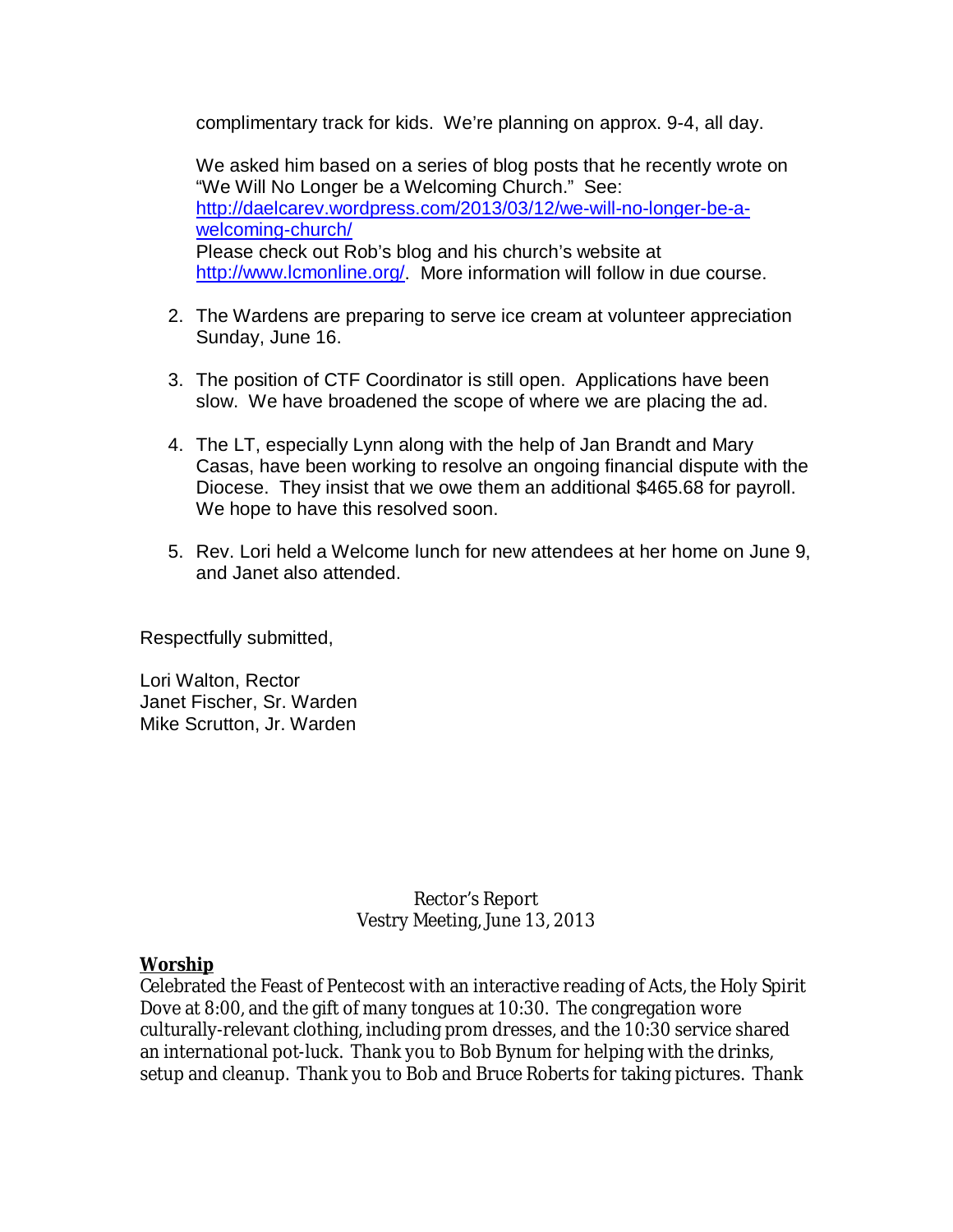you to Greg and Elaine Miller for hanging the flags. Thank you to EJ Hilliard for coordinating the many tongues and to Laura Winter for flying the dove.

Officiated at an off-site wedding on May 25.

Continued pre-marital counseling for a wedding at St. James' in July. Began planning with another couple for an off-site wedding in March 2014.

Co-celebrated with the Philippine Independent Church at their annual patron feast celebration on May 18. Celebrated with the Reverend EfrenPicart, the Reverend Mandy de Mesa, and the Right Reverend Tobias, their bishop.

Prepared the Reverend Tom Jackson to preach/preside on June 16 in my absence. Prepared a Volunteer Appreciation Thank You flyer for service on June 16.

## **Children & Youth**

Posted the CTF Minister position at the Berkeley seminaries (Roman Catholic, Lutheran, Episcopal, and non-denominational), as well as with the Diocese and on craigslist. Also sent the posting to the University Campus Ministry programs (UC Berkeley, Stanford and SF State) as well as to a well-connected Christian Educator on the peninsula.

Led the Liturgy of the Word for the children on May 12 in the Little Church.

## **Pastoral Care**

Supported a few parishioners and one non-parishioner facing medical/personal issues.

## **Welcoming**

Met with the Welcoming Committee on May 13 to discuss Greeter Program and New Member Lunch. Scheduled the Lunch for June 9 and sent invitations to 23 people (11 families). Coordinated with parishioners who would attend, who would bring food, who would support.

## **Finance/Administration/Staff**

Continued working with David Goldstein on job functions. David is doing great and picking up on things quickly.

Documented and communicated our decision to pay for state holidays for our hourly employees.

## **Other**

Participated in a conference call with the Standing Committee on May 30. Attended the Diocesan Standing Committee meeting on June4. Continuing with Spiritual Direction and meeting with my colleague group.